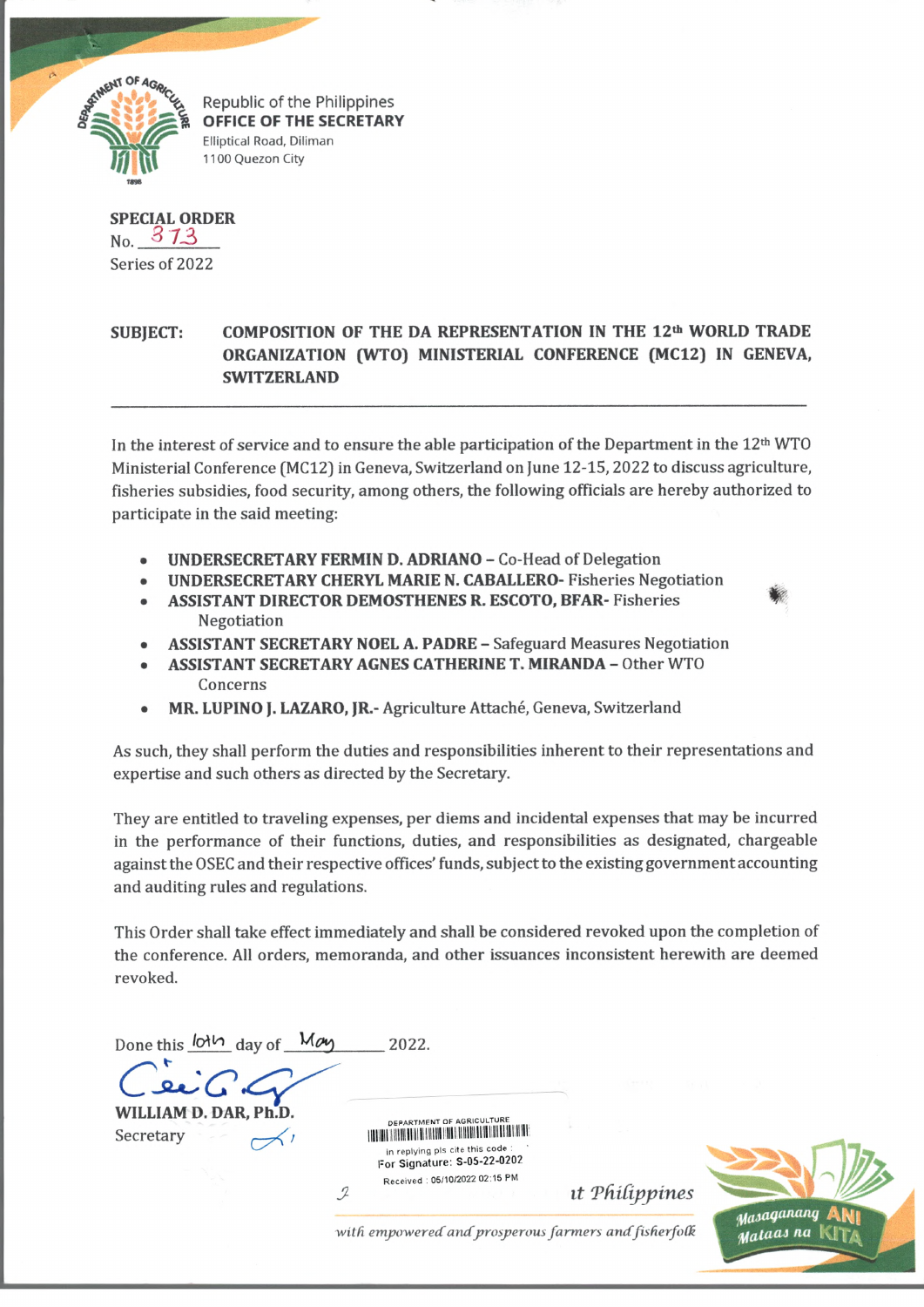

Republic of the Philippines **OFFICE OF THE SECRETARY** Elliptical Road, Diliman 1100 Quezon City

**May 10, 2022**

**HON. RAMON M. LOPEZ Secretary Department of Trade and Industry 5/F Industry & Investments Building 385 Senator Gil J. Puyat Ave. 1200 Makati City**

**Dear Secretary Lopez:**

**Greetings!**

**We are pleased to inform you of the participation of the following officials as the DA representation in the 12th World Trade Organization (WTO) Ministerial Conference (MC12) in Geneva, Switzerland on June 12-15, 2022:**

- **UNDERSECRETARY FERMIN D. ADRIANO Co-Head of Delegation**
- **UNDERSECRETARY CHERYL MARIE N. CABALLERO- Fisheries Negotiation**
- **ASSISTANT DIRECTOR DEMOSTHENES R. ESCOTO, BFAR- Fisheries Negotiation**
- **ASSISTANT SECRETARY NOEL A. PADRE Safeguard Measures Negotiation**
- **ASSISTANT SECRETARY AGNES CATHERINE T. MIRANDA Other WTO Concerns**
- **LUPINO J. LAZARO, JR.- Agriculture Attache, Geneva, Switzerland**

**For your information and consideration.**

**Thank you.**

**Very truly yours,**

WILLIAM D. DAR, Ph.D. Secretary 4

DEPARTMENT OF AGRICULTURE For Signature: S-05-22-0202 Received : 05/10/2022 02:15 PM in replying pls cite this code

*JA food-secure andresdient Tfidippines*



with empowered and prosperous farmers and fisherfolk